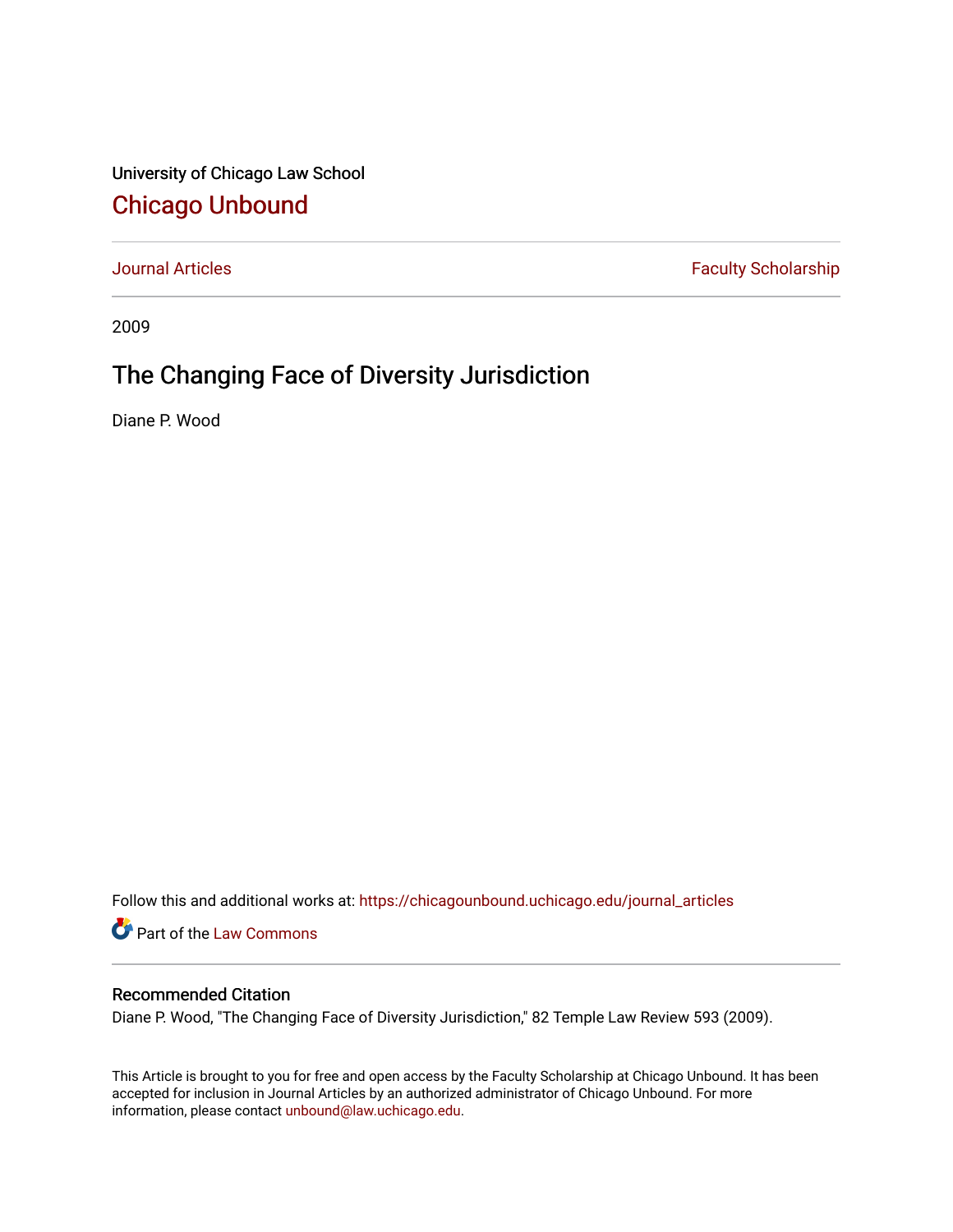## **TEMPLE LAW REVIEW**

**0 2009** TEMPLE **UNIVERSITY** OF THE COMMONWEALTH SYSTEM OF HIGHER **EDUCATION**

### **VOL. 82 NO. 3 FALL 2009**

# **THE ARLIN M. AND NEYSA ADAMS LECTURE IN CONSTITUTIONAL LAW**

### **THE CHANGING FACE OF DIVERSITY JURISDICTION\***

*The Honorable Diane P. Wood\**

In the beginning, there was diversity jurisdiction. This is certainly not news to any lawyer. To the contrary: this fact is assiduously drilled into the head of every beginning law student. Not only did the Framers of the **1787** Constitution see fit to provide for "Controversies **. . .** between Citizens of different States **. . .** [and] between **. . .** the Citizens [of a State] and foreign States, Citizens or Subjects";' in addition, of all the major branches of jurisdiction that Article **III** of the new Constitution made available, it was diversity jurisdiction—not federal question jurisdiction—that the First Congress immediately implemented in the Judiciary Act of **1789.2**

The reasons *why* the Framers chose to include diversity jurisdiction, and *why* the First Congress jumped at the chance to breathe life into it, are less clear. Many scholars, including for example Wright, Miller, and Cooper, have noted that "[n]either the debates of the Constitutional Convention nor the records of the First Congress shed

*593*

**<sup>\*</sup>** The Honorable Diane P. Wood delivered these remarks for the Arlin M. and Neysa Adams Lecture at the Temple University Beasley School of Law on October 12, **2009.**

**<sup>+</sup>** The Honorable Diane P. Wood is a Circuit Judge for the **U.S.** Court of Appeals for the Seventh Circuit.

**<sup>1.</sup> U.S. CONST.** art. III, **§** 2, cl. **1.**

*<sup>2.</sup>* **See** Judiciary Act of **1789, § 11, 1** Stat. **73.** Interestingly, this legislation included an amount in controversy requirement: the matter in dispute had to exceed, exclusive of costs, the sum or value of **\$500.** In so doing, it set a pattern for diversity jurisdiction that has remained constant up until the present day. **See 28 U.S.C. §** 1332(a) **(2006)** (specifying that amount in controversy must exceed **\$75,000,** exclusive of interest and costs).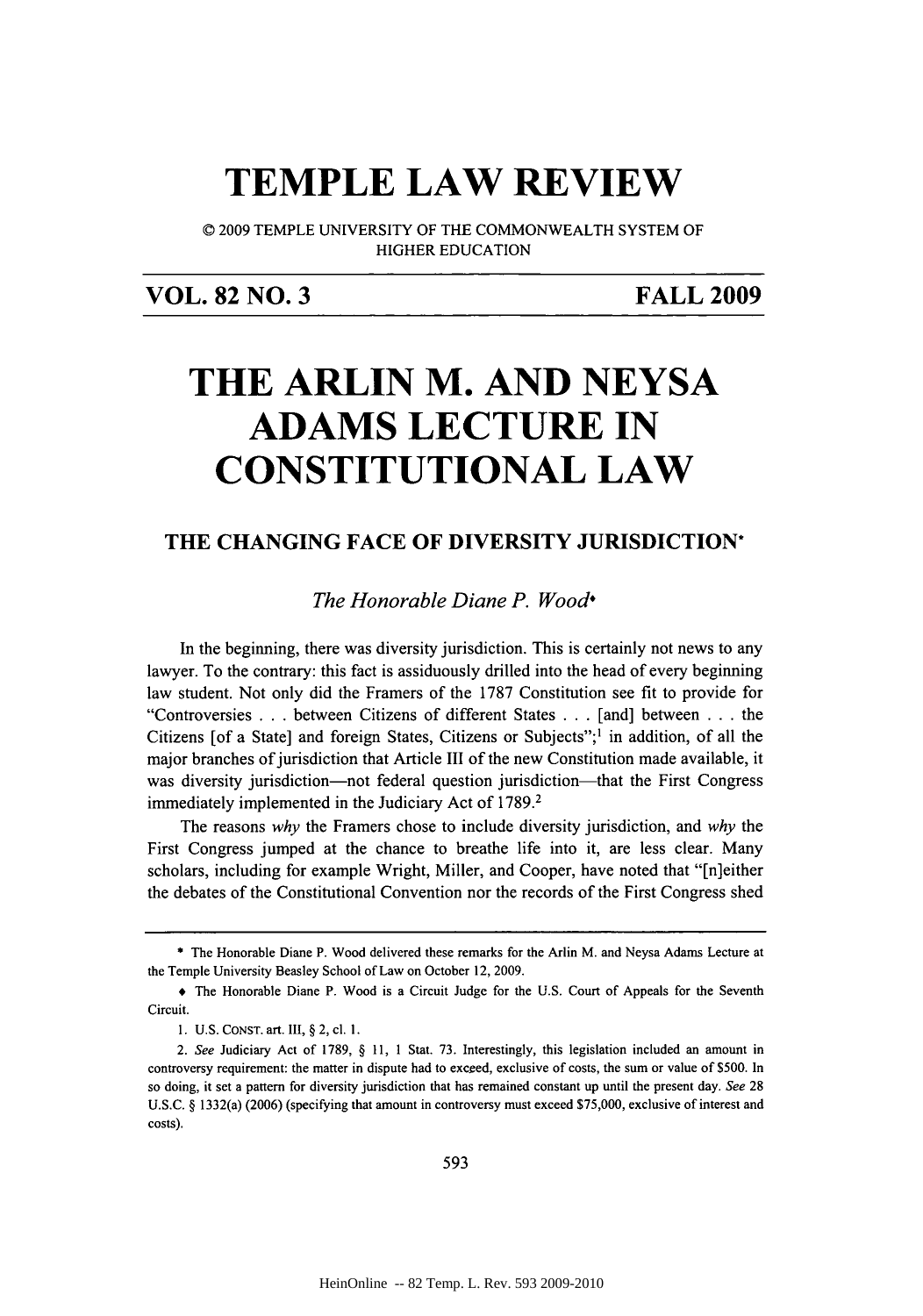[much] light" on the question.<sup>3</sup> Apparently the Anti-Federalists were quite opposed to this branch of jurisdiction. This fact is worth exploring. In my view, it sheds light on the hopes (or fears) that our eighteenth-century forebears had for diversity jurisdiction and on the way that they expected the federal courts to exercise this judicial authority: as a tool of national unification and as a way of providing a neutral forum for citizens from different states. Madison mentioned the latter purpose, which is still accepted today, when he speculated that there might be prejudice in some states against the citizens of others who had claims against the in-state parties.4 But it is the former purpose that **I** would like to scrutinize in this Lecture.

Even at the time the Constitution was written, some people were already focusing on the question of whether the federal courts would, in any sense, have some implicit lawmaking role, and if so, to what extent. This is reflected in their suggestions that the real problem faced **by** the new nation might lie in laws passed **by** state legislatures that would provide some relief to in-state debtors.<sup>5</sup> National courts offered one possible way to overcome that type of parochialism. This idea is one illustration of the broader concept that the federal courts were, in a Hamiltonian sense, designed to foster the commercial soundness of the country, both through a neutral set of tribunals and through their ability to create what later came to be known, during the *Swift v. Tyson <sup>6</sup>* era, as federal common law. This function or rationale for diversity jurisdiction, however, seems to have drifted to the sidelines over the years.

**My** thesis, briefly put, is that the Anti-Federalists were right: diversity jurisdiction was—and remains—a potentially powerful tool to be used in the grand project of national unification. It served that purpose during the heyday of federal common law **by** opening the doors of the federal courts to private law litigation that otherwise would have stayed in the state courts. Beginning in the late nineteenth century, however, two developments came along that caused diversity jurisdiction to ebb in importance for a time. The first was part of the broader story of expansion of federal powers in the wake of the Civil War. It was the passage, in **1875,** of another Judiciary Act--one that for the first time (with a minor exception) conferred general federal question jurisdiction on the federal courts.7 The other was the Supreme Court's **1938** decision in *Erie Railroad Co. v. Tompkins,8* which abolished general federal common law and reined in the federal courts' substantive use of their diversity jurisdiction.

Lately, however, there has been a resurgence of the use of diversity jurisdiction, coming more or less from left field. This has come about through a modem revival of what is called "minimal diversity." **A** word of explanation is in order for those who are not steeped in federal procedure. Since the Supreme Court's fifteen-line decision in

**8.** 304 **U.S.** 64 **(1938).**

**<sup>3. 13</sup>E** CHARLES **ALAN WRIGHT ET AL., FEDERAL PRACTICE AND PROCEDURE § 3601,** at 12 **(3d** ed. **2009).**

<sup>4.</sup> *Id.* at **12-13** (citing **3 JONATHAN ELLIOT, DEBATES ON THE FEDERAL CONSTITUTION 533 (2d** ed. *1836)); see also* Bank of the **U.S.** v. Deveaux, **9 U.S.** *(5* Cranch) **61, 67 (1809)** (noting that one reason for diversity jurisdiction was "to preserve the real equality of citizens **. . . by** guarding against **. . .** local prejudices").

**<sup>5. 13</sup>E** WRIGHT **ET** *AL., supra* note **3,** at **15-16.**

**<sup>6.</sup>** 41 **U.S. (16** Pet.) 1 *(1842), overruledby Erie* R.R. Co. v. Tompkins, 304 **U.S.** 64 **(1938).**

**<sup>7.</sup>** Act of Mar. **3, 1875,** ch. **137, 18** Stat. 470.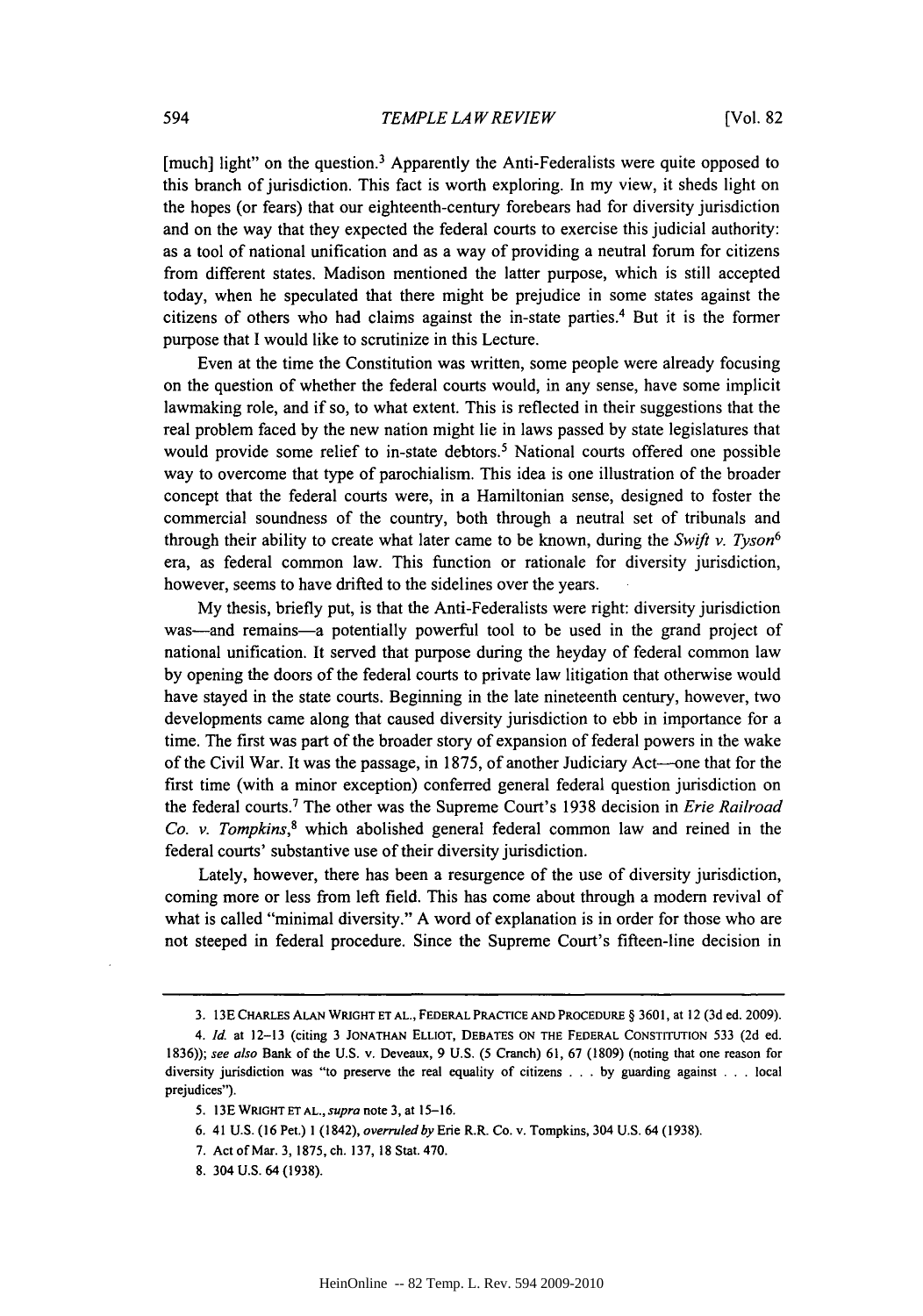*Strawbridge v. Curtiss*,<sup>9</sup> some 203 years ago, it has been accepted that the statute implementing the Constitution's diversity authority demands "complete diversity"that is, no one on one side of a case (say, the plaintiff's side) may have the same citizenship as anyone on the other side (say, the defendant's side). And *Strawbridge* went further than that: it drew a line between the statutory requirement for complete diversity (today found in **28 U.S.C. § 1332)** and the seemingly identical constitutional language, implying that the Constitution required only "minimal diversity"-that is, only one person, wherever aligned in the case, had to be of a different citizenship than all the others. For a long time, with the exception of statutory interpleader,  $10$  Congress made almost no use of its broader constitutional power to open the doors of the federal courts to suits involving the more expansive notion of minimal diversity. Those days are over. Today, through a slightly different route than it took in the nineteenth century, Congress has begun to use diversity jurisdiction again to address genuinely national cases.

When one goes back to the beginnings of diversity jurisdiction, it is important to set aside the familiar twentieth- and twenty-first-century concepts of the relations among tribunal, procedure, and substance. As of the mid-eighteenth century, England and its colonies were still operating under a fairly pure common law system.<sup>11</sup> Obviously Parliament passed legislation from time to time, and the royal courts entertained lawsuits governed **by** those statutes. And some statutes dealt with procedural matters-for example, there was a law passed in the time of Queen Elizabeth **I** that required litigants to challenge defects in the form of a pleading promptly, through a special demurrer identifying the particular fault.12 But on the whole, the system under which the American colonists were living at the time of the Revolution was one in which the choice of a court necessarily included the choice of law. In England, the king's courts had developed to apply the king's law to matters of royal interest-an ever-growing set of issues. Over the centuries, the royal courts proceeded-and grew-using "forms of action," which were instituted **by** a writ from the king's chancellor, and (if one's case fell within the scope of one of the recognized forms) allowed the litigant to appear before the king's tribunal instead of a manorial court or a local court. At the stroke of a pen, thus, the issuance of the writ confirmed the authority of the royal court to hear the case *and* the authority of the court to divine the rule of law that would apply to it.

That regime was already waning **by** the time the American colonies won their independence from Great Britain, although it was not until the Judicature Act of *1875* that it was finally put to rest.<sup>13</sup> This was, however, the legal background of the people

**<sup>9. 7</sup> U.S. (3** Cranch) **267 (1806).**

*<sup>10.</sup> See* State Farm Fire **&** Cas. **Co. v. Tashire, 386 U.S. 523, 530-31 (1967) (upholding constitutionality** of federal interpleader statute, **28 U.S.C.** *§* **1335,** insofar as it permits actions in federal court against **stakeholders based solely on minimal diversity).**

**I1. See generally the excellent overview of these developments in RICHARD H. FIELD ET AL., CIVIL PROCEDURE: MATERIALS FOR A BASIC COURSE, at pt. VI, topics B-C (8th ed. 2003).**

**<sup>12. 27</sup> Eliz. 1, c. 5,** *§* **1 (1585) (Eng.), supplemented by 4 Ann., c. 16,** *§* **1 (1705) (Eng.);** *see also FIELD ET AL., supra note* **i1, at 1021.**

*<sup>13.</sup> See* **F.W. MAITLAND, THE FoRMs OF ACTION AT COMMON LAW 8-9 (A.H. Chaytor & W.J. Whittaker eds., 1997) (1909).**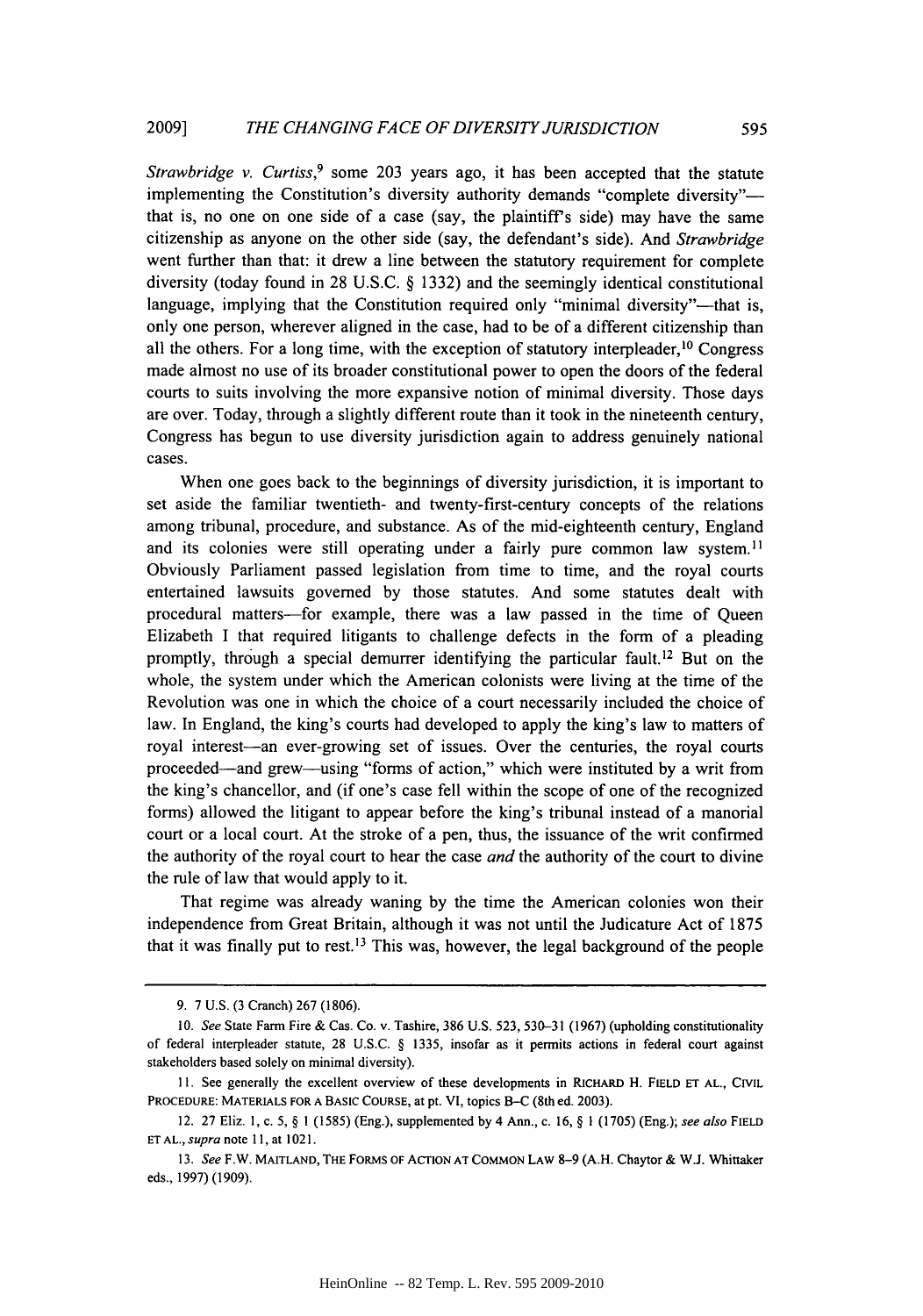in the First Congress. They took several steps in the First Judiciary Act, each of which played a critical part in the structuring of the federal court system. First, they exercised their constitutional power to create inferior federal courts.<sup>14</sup> Second, as has already been mentioned, they expressly conferred diversity jurisdiction on those courts. Finally, they added another statutory provision, which came to be known as the Rules of Decision Act, now **28 U.S.C. § 1652,** which was designed to ensure that the new federal courts-at least some of the time-would apply state law.<sup>15</sup> As enacted in 1789, that statute provided that "the laws of the several states, except where the constitution, treaties or statutes of the United States shall otherwise require or provide, shall be regarded as rules of decision in trials at common law in the courts of the United States, *in cases where they apply.*"<sup>16</sup> That last phrase is far from self-defining. First, it is not clear whether the Constitution compelled Congress to pass a statute like this; second, it is not clear *which* state laws were being referenced; and third, the Act does not throw much light on *when* those laws should or should not apply.

Those issues rumbled around in the federal courts until the Supreme Court decided *Swift v. Tyson* in **1842.17** That case squarely presented the question of *which law* governed a basic commercial law issue: whether satisfaction of a preexisting debt could provide adequate consideration for a negotiable instrument. **If** the consideration was adequate, then the later indorsee (Swift) would be entitled to be characterized as a *bona fide* purchaser without notice *for valid consideration;* if not, then Swift would not be entitled to payment on the note. Justice Story, writing for the Supreme Court, waffled a bit on the content of New York law, but ultimately said "admitting the doctrine to be fully settled in New York, it remains to be considered, whether it is obligatory upon this Court, if it differs from the principles established in the general commercial law."<sup>18</sup>

With those words, Justice Story set up the conclusion that ruled in the federal courts until *Erie:* the laws to which the Rules of Decision Act referred were only state statutes and local usages, not the general common law. The Court was dismissive of the idea that judicial decisions might themselves be "law," saying "[i]n the ordinary use of language it will hardly be contended that the decisions of Courts constitute laws. They are, at most, only evidence of what the laws are; and are not of themselves laws."<sup>19</sup>

Although *Swift* did not inaugurate this notion, it had the effect of confirming the line of cases that had assumed that the federal courts, in cases within their diversity jurisdiction, had independent authority to articulate common law rules. And that they did, for just short of a century. *Swift* is understandable, insofar as the idea that certain rules of law go along with a tribunal was hardly new to the inheritors of the British common law. The Rules of Decision Act had modified this concept somewhat, but, according to *Swift,* only for positive sources of law. This understanding left the federal courts free to exercise a role in market integration during the nineteenth and early twentieth centuries that is reminiscent of the role that the European courts have been

**<sup>14.</sup>** *See generally* **U.S. CONST.** *art.* **III, § 1.**

**<sup>15.</sup>** Judiciary Act of **1789,** ch. **20, § 34, 1 Stat. 73.**

**<sup>16.</sup> Id. §** 34, **1** Stat. at **92** (emphasis added).

**<sup>17. 41</sup> U.S. (16** Pet.) 1 **(1842).**

**<sup>18.</sup>** *Swift,* **41 U.S. at 18.**

**<sup>19.</sup>** *Id.*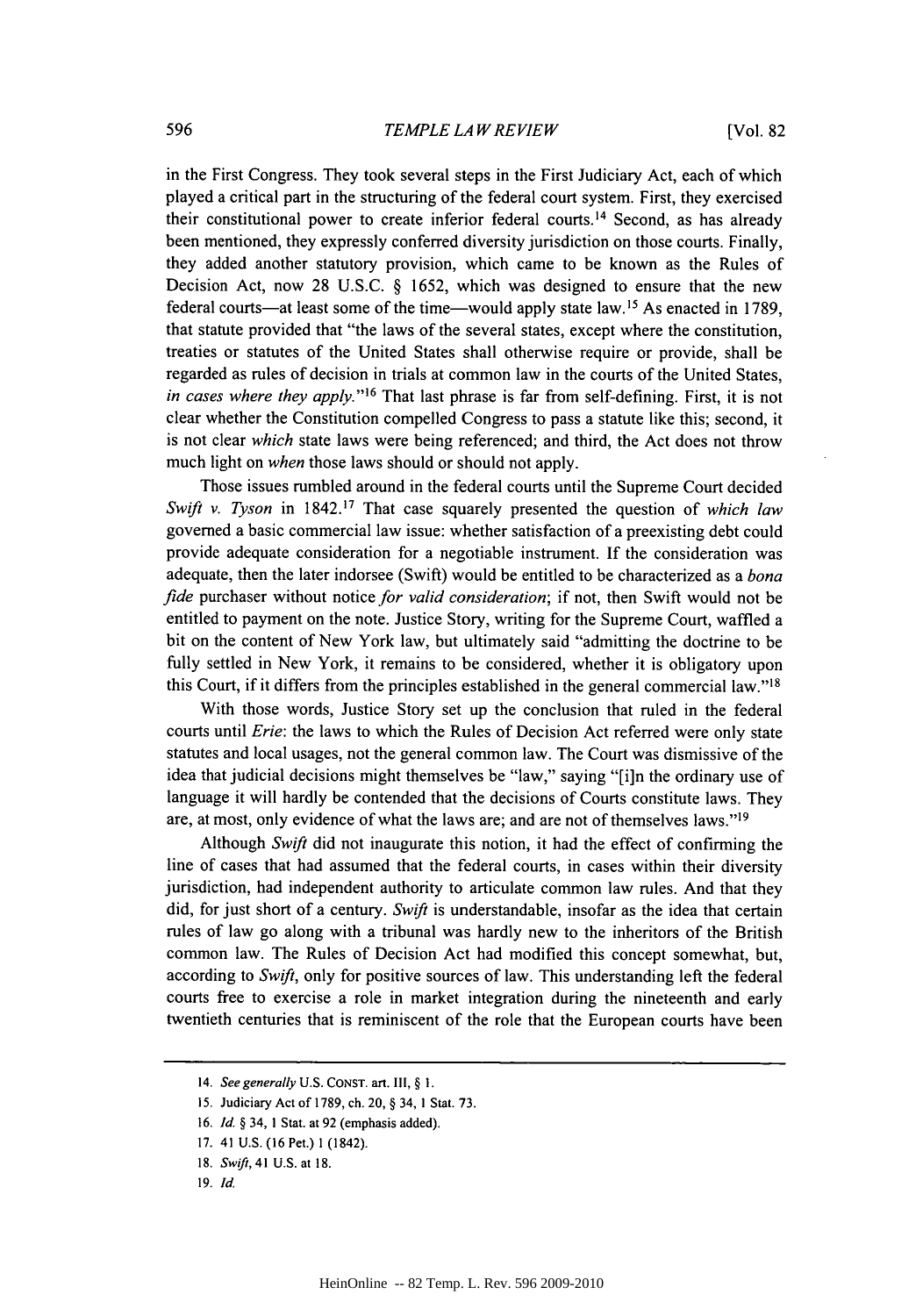playing in the European Union, in paving the way for the comparable integration of the **EU. <sup>20</sup>**

Pushing against that current was the fact that, under *Strawbridge,* statutory diversity jurisdiction extended only to cases where the rule of complete diversity could be satisfied. But, under the rules of practice and procedure that existed at the time, this was less of a hurdle than it now is. Apart from suits in equity (which after 1842 were governed by federal rules),<sup>21</sup> the massive multiple-claim, multiple-party suit to which we have become accustomed was a rarity. Instead, the courts normally saw cases in which *A* was suing *B,* and if **A** and *B* were of diverse citizenship and could satisfy the amount in controversy, the temptation to go to federal court was often great for the party who operated on a regional or national level.

Although general federal question jurisdiction was conferred on the federal courts in **1875,22** it took some time before the menu of cases before the courts began to take on a distinctly federal flavor. Until the dawn of the regulatory era with the Interstate Commerce Act in **188723** and the Sherman Act in **1890,24** the number of private cases "arising under" federal law was small. This might have been different had the Supreme Court not taken a narrow view of the Privileges and Immunities Clause of the Fourteenth Amendment in the *Slaughter-House Cases.25* But the Court there concluded that the constitutional language is limited to a small number of national rights, and it has never revisited that issue. The Court took a similarly restrictive approach—this time with a focus on the state action requirement—to the power of Congress to enact legislation implementing the Fourteenth Amendment's Equal Protection Clause, when it decided the *Civil Rights Cases* of **1883.26**

Eventually, of course, federal question jurisdiction grew to such dimensions that its exercise came to be seen as the primary function and justification for the federal courts. Today, diversity cases make up approximately **33%** of the civil matters filed in the district courts.27 It is still common to hear complaints like the ones attributed to Justice Robert Jackson (who is said to have commented shortly before his death that

- **23.** Interstate Commerce Act, ch. 104, 24 Stat. **379 (1887).**
- 24. Sherman Act, ch. 647, **26** Stat. **209 (1890).**
- **25. 83 U.S. (16** Wall.) **36 (1872).**
- **26. 109 U.S. 3 (1883).**

<sup>20.</sup> For example, it was the European Court of Justice that established, early in the history of what is now the European Union, that the European Community treaty and **EC** regulations would have "direct effects" on individuals living in the Member States, meaning that EC-level laws did not need to be put into effect through national legislation. Van Gend en Loos v. Nederlandse Administratie der Belastingen, Case **26/62, 1963** ECR **1.** In addition, it was the Court that first articulated the principle that Community law is supreme and must prevail over conflicting Member State law. Costa v. Ente Nazionale per l'Energia Elettrica, Case 6/64, 1964 ECR **585.**

*<sup>21.</sup> See* **FED.** R. **EQ.** 48 (1842) (repealed **1912),** *printed in* 42 **U.S. (I** How.) Ivi (1843). For a history of where the first federal equity rules were published, see Diane Wood Hutchinson, *Class Actions: Joinder or Representational Device?,* **1983 SUP. CT.** REv. 459, 460 n.2.

<sup>22.</sup> Act of Mar. **3, 1875,** ch. **137, 18** Stat. 470.

**<sup>27.</sup>** *See* **JAMES C. DUFF, STATISTICS Div., OFFICE OF JUDGES PROGRAMS, JUDICIAL BUSINESS OF THE UNITED STATES COURTS: 2008 ANNUAL REPORT OF THE DIRECTOR 19** tbl.4 **(2009),** *available at* http://www.uscourts.gov/judbus2008/JudicialBusinespdfversion.pdf (identifying **"U.S.** District Courts Civil Cases Filed, **by** Jurisdiction: Fiscal Years 2004 Through **2008").**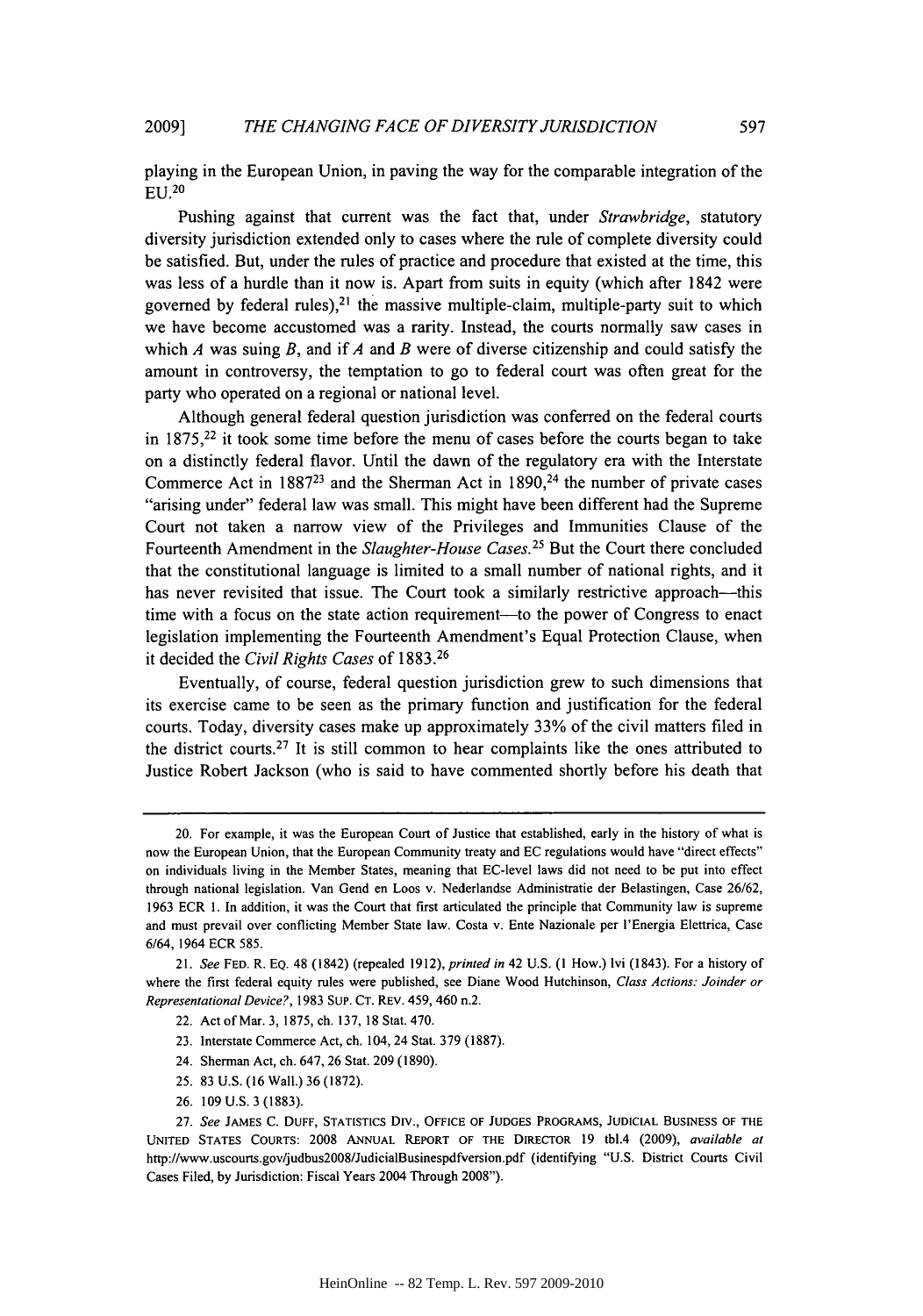"in my judgment the greatest contribution that Congress could make to the orderly administration of justice in the United States would be to abolish [diversity] jurisdiction"<sup>28</sup>) and to Justice Felix Frankfurter, who complained about "the mounting mischief inflicted on the federal judicial system **by** the unjustifiable continuance of diversity jurisdiction."<sup>29</sup> In order to understand the Scylla and Charybdis of diversity jurisdiction that has inspired such negativity, one must review the pivotal decision in *Erie.*

Years of experience under *Swift* had taught both the judges and the bar two things about diversity jurisdiction and the Rules of Decision Act. First, to put the point as neutrally as possible, a lawyer contemplating litigation had a rich choice of forums to consider on behalf of his or her client. **A** client that did not want to be in federal court could often arrange to stay in state court, **by** suing an in-state defendant (and thus defeating removal), 30 or **by** naming a plausible in-state opposing party (and thus destroying complete diversity). Alternatively, the lawyer could head off to federal court, as long as no nondiverse party essential to the litigation would be left out. Second, people had learned that it was literally impossible to maximize both uniformity of result from one federal court to the next ("horizontal uniformity") and uniformity of result between the federal courts and the state courts of one particular state ("vertical uniformity"). So the question boiled down to which kind of inconsistency was the lesser of two evils.

*In Erie,* the Court reached out to decide that issue, and it concluded that for diversity cases in which the right of action arose under state law (or perhaps better put, nonfederal law), vertical consistency was more important. The Court was plainly distressed at how easily parties could manipulate the applicable law, citing as one egregious example a case in which a taxicab company was able, through the simple act of dissolution and reincorporation, to procure for itself both a federal court and a favorable federal rule of decision.<sup>31</sup> It focused on the antidiscrimination rationale of diversity jurisdiction and pointed out that the *Swift* rule had led to a different, and equally troubling, type of discrimination *by noncitizens against* citizens. Henceforth, the Court announced in *Erie,* the Rules of Decision Act would be (and perhaps constitutionally *had* to be) interpreted so as to require federal courts to apply *all* of the law of a state, including the decisional rules announced **by** the state courts. There would be no more federal common law. Legal realism had destroyed judges' ability to believe that common law rules were anything but statements of the judges' personal understanding of the law, and if that was all they were, then state judges (no less than state legislatures) had to have the last word on state law.

**<sup>28. 13</sup>E WRIGHT ET AL., supra** note **3, at** 22 **(quoting ROBERT H. JACKSON, THE SUPREME COURT IN THE AMERICAN SYSTEM OF GOVERNMENT 37 (1955)) (internal quotation marks omitted).**

*<sup>29.</sup> Id.* **(quoting Lumbermen's Mut. Cas. Co. v. Elbert,** 348 **U.S.** 48, **54 (1954) (Frankfurter, J., concurring)) (internal quotation marks omitted).**

**<sup>30.</sup> The device of removal permits a state-court defendant to move a case from the state court to the federal court for the same area,** if the federal court would **otherwise have jurisdiction** over that **case. 28 U.S.C. § 1441 (2006).**

**<sup>31.</sup>** Erie R.R. Co. v. Tompkins, 304 **U.S.** 64, **73-74 (1938)** (citing Black **&** White Taxicab **&** Transfer Co. v. Brown **&** Yellow Taxicab **& Transfer Co., 276 U.S. 518 (1928)).**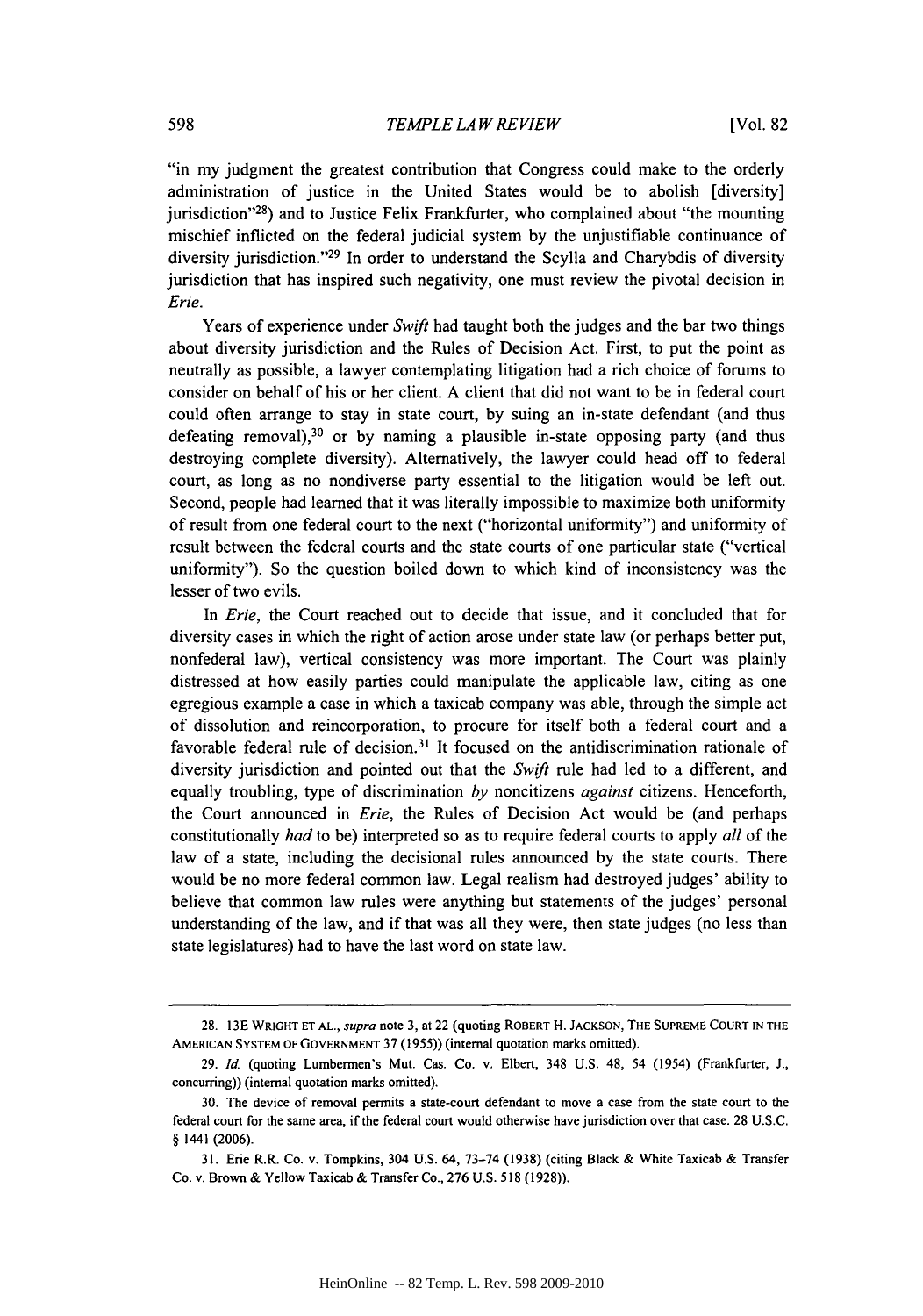There can be no doubt that *Erie* changed the *role* of diversity jurisdiction, both from the standpoint of litigants and from the standpoint of judges. Incentives shifted: the federal court became the place where someone who was worried about an advance in state law might go, since the federal court had to accept state law for what it was, while the state court would naturally be freer to modify, extend, or contract a legal principle if it thought any of those steps advisable. In cases worth litigating, state law was often unclear, and so federal judges were reduced to guessing, as Judge Henry Friendly famously put it, what the state court "would have intended on a point not present to its mind, if the point had been present."<sup>32</sup>

**Why,** then, did diversity cases during this period not disappear altogether from the federal courts? The answer can be expressed in one word: procedure. *Erie* was not the only momentous event that occurred for the federal courts in **1938.** That was also the year when the project to develop a coherent set of transsubstantive federal rules of civil procedure came to fruition.<sup>33</sup> The rules boldly modernized federal procedure, abolished the old distinction between law and equity, abolished the vestigial remains of the forms of action, adopted a philosophy of notice pleading, took steps to expand the concept of a single lawsuit to include everything arising out of the same transaction or occurrence, and expanded the old device of the equitable bill of discovery to all civil litigation. And federal judges, then as now, were not subject to election cycles or other outside pressures. For procedural reasons, therefore, litigants, and especially business litigants, chose federal court if they could.

At the same time, as federal legislation grew, diversity cases became a smaller and smaller percentage of the docket in federal court. Within a few years of **1938,** the building blocks of modern federal statutory law were almost entirely in place. Congress's authority under the Commerce Clause was firmly established no later than *Wickard v. Filburn.34* The confirmation of Congress's extensive Commerce Clause power, coupled with its Spending Clause powers and the authority granted **by** Section *5* of the Fourteenth Amendment, led over the years to pivotal federal legislation including the Civil Rights Acts in the early  $1960s$ ;<sup>35</sup> the Clean Air and Water Acts;<sup>36</sup> and a range of laws aimed at consumer protection. The Court was following suit: cases like *J.I. Case Co. v. Borak*<sup>37</sup> underscored the national commitment to a system of private attorneys general empowered to enforce important federal laws such as those

**<sup>32.</sup>** Henry **J.** Friendly, In Praise of *Erie-and* of the New *Federal* Common Law, **39 N.Y.U.** L. REv. **383,** 410 (1964) (quoting **JOHN CHIPMAN GRAY, THE NATURE AND SOURCES OF THE LAW 173** (Beacon Press **1963) (1909))** (internal quotation marks omitted).

**<sup>33.</sup>** The project began in earnest in 1934, when Congress passed the first Rules Enabling Act. See Rules Enabling Act, ch. **651,** 48 Stat. 1064 (1934) (granting Supreme Court authority to pass general rules for federal courts). In **1935,** the Supreme Court appointed an Advisory Committee to prepare a draft set of rules. That Committee's work eventually culminated in the draft rules submitted to Congress on January **3, 1938,** which, given the absence of legislation to the contrary, took effect on September **16, 1938.** See generally 4 **CHARLES ALAN WRIGHT ET AL., FEDERAL PRACTICE AND PROCEDURE** *§§* **1001-1005 (3d** ed. 2002).

<sup>34.</sup> **317 U.S.** Ill (1942).

**<sup>35.</sup>** Civil Rights Act of 1964, Pub. L. No. **88-352, 78** Stat. **241;** Civil Rights Act of **1960,** Pub. L. No. **86-** 449, 74 Stat. **86.**

**<sup>36.</sup>** Clean Water Restoration Act of **1966,** Pub. L. No. **89-753, 80** Stat. 1246; Clean Air Act, ch. **360, 69** Stat. **322 (1955).**

**<sup>37. 377</sup> U.S.** 426, 432 (1964).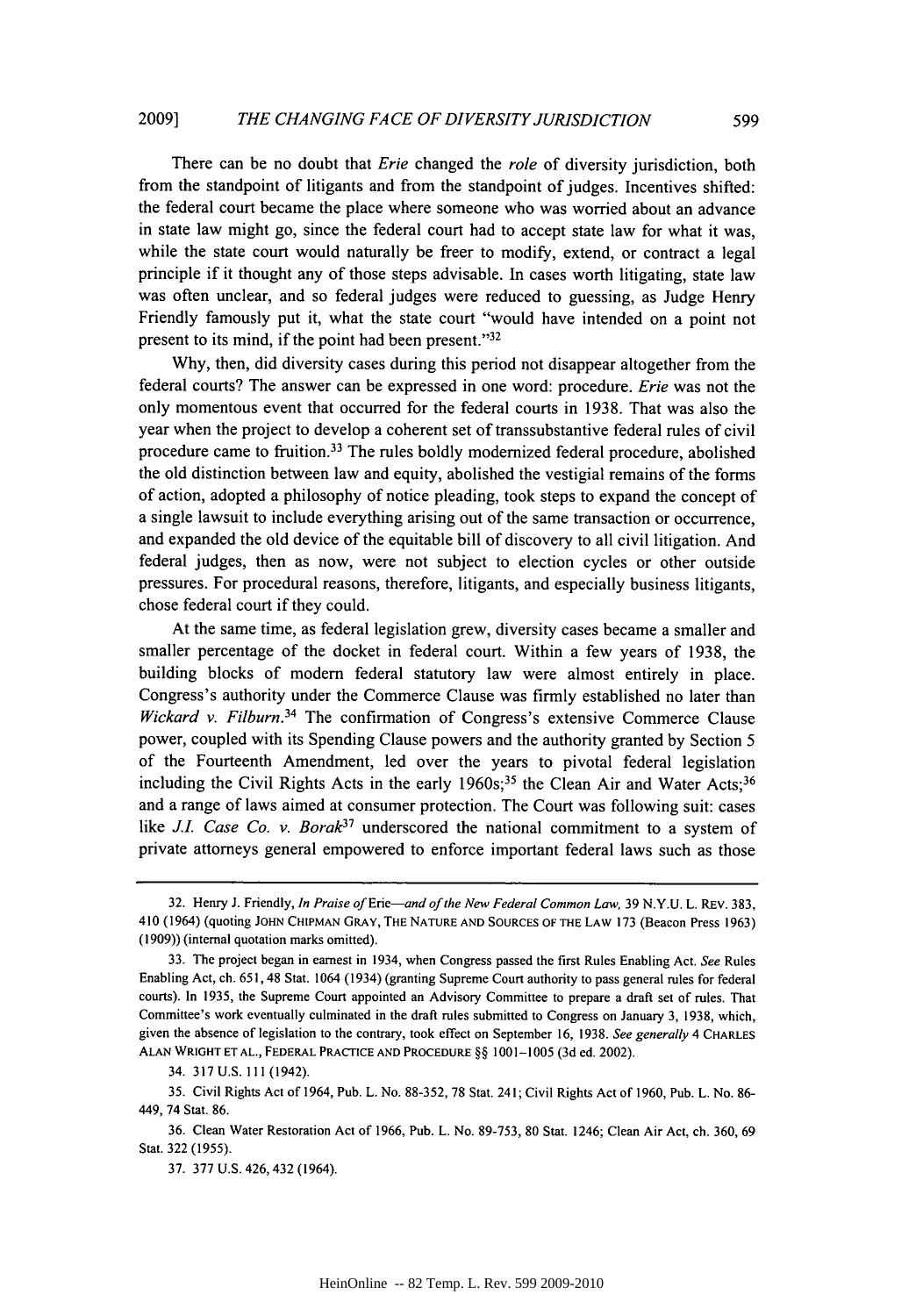prohibiting fraud in securities transactions. The story of the growth of federal legislation from the New Deal forward is one that goes well beyond the scope of this talk. The only point that is important here is to see how the constraints placed on diversity jurisdiction through the combined effect of the complete diversity rule and the *Erie* doctrine, coupled with the growth of the federal sector, caused people to begin to see the federal courts as the specialists in federal law. **If,** or to the extent that, resources to support the courts were limited, then many thought that those resources would be better spent on enabling the federal courts to address federal questions, and to leave questions of state private law to the experts—the state courts.

While all this was taking place, however, the national economy was continuing to grow **by** leaps and bounds. Markets that were once local became first regional, then national, and finally global. Although in some areas Congress began to pass laws creating federal standards that preempted state law-the treatment of the peaceful use of nuclear energy in the original Atomic Energy Act of 1946 is one example<sup>38</sup>many other areas it was careful to respect the traditional authority of the states.<sup>39</sup> This was especially true in traditional private law areas: contract, tort, property rights, and status. The regulation of insurance has continued to be entrusted primarily to the states,<sup>40</sup> and even areas dealing with telecommunications<sup>41</sup> and the environment have tended to reflect shared responsibility rather than wholesale federal displacement of state law. From time to time, the business community has supported legislation that would strengthen the federal role.<sup>42</sup> To date, however, none of these bills has moved beyond the legislative process. Instead, Congress has turned back to procedure and has opened the door to the federal courts for certain kinds of litigation that had been excluded for a long time.

Congress had been very modest in taking advantage of the constitutional room left *by Strawbridge,* that is, in authorizing suits supported only **by** minimal diversity. In *State Farm Fire & Casualty Co. v. Tashire,43* the Supreme Court offered the following

*40. See* McCarran-Ferguson Act of 1945, **15 U.S.C. § 1011 (2006)** (declaring that regulation of insurance **by** states is in public interest).

*41. See* Telecommunications Act of **1996,** 47 **U.S.C. § 251(d)(3) (2006)** (declaring that certain state telecommunication regulations shall not be preempted **by** federal regulation).

*<sup>38.</sup> See* Atomic Energy Act of 1946, ch. 724, **60** Stat. **755** (amended 1954) (creating federal standards for atomic energy). *But see* Pacific Legal Found. v. State Energy Res. Conservation **&** Dev. Comm'n, **659 F.2d 903, 928** (9th Cir. **1981)** (finding Califomia law was not preempted because it did not interfere with federal regulatory authority of Atomic Energy Act).

*<sup>39.</sup> Compare* Riegel v. Medtronic, Inc., **128 S.** Ct. **999, 1011 (2008)** (finding federal preemption of statelaw claim asserting that medical device was unsafe), *with* Wyeth v. Levine, **129 S.** Ct. **1187,** 1203-04 **(2009)** (finding no preemption over state-law tort claim based on failure to wam about dangers of drug), *and* Altria Group, Inc. v. Good, **129 S.** Ct. **538, 551 (2008)** (finding no preemption over claim under Maine Unfair Trade Practices Act for misleading cigarette advertisements).

<sup>42.</sup> For example, bills have been introduced that would nationalize the law of product liability. *E.g.,* Product Liability Fairness Act of **1995, S. 565,** 104th Cong. **(1995);** Common Sense Product Liability Reform Act, H.R. **917,** 104th Cong. **(1995);** Product Liability Reform Act of **1997, S. 5,** 105th Cong. **(1997).** Bills with a focus on the tort liability of small businesses have also been introduced. *E.g.,* Small Business Liability Reform Act of **2003,** H.R. **2813,** 108th Cong. **(2003).** See also the comparably named bills, **S.** 1546, 108th Cong. **(2003);** H.R. **1805,** 107th Cong. (2001); **S. 865,** 107th Cong. (2001); H.R. **2366,** 106th Cong. **(1999).**

<sup>43.</sup> **386 U.S. 523 (1967).**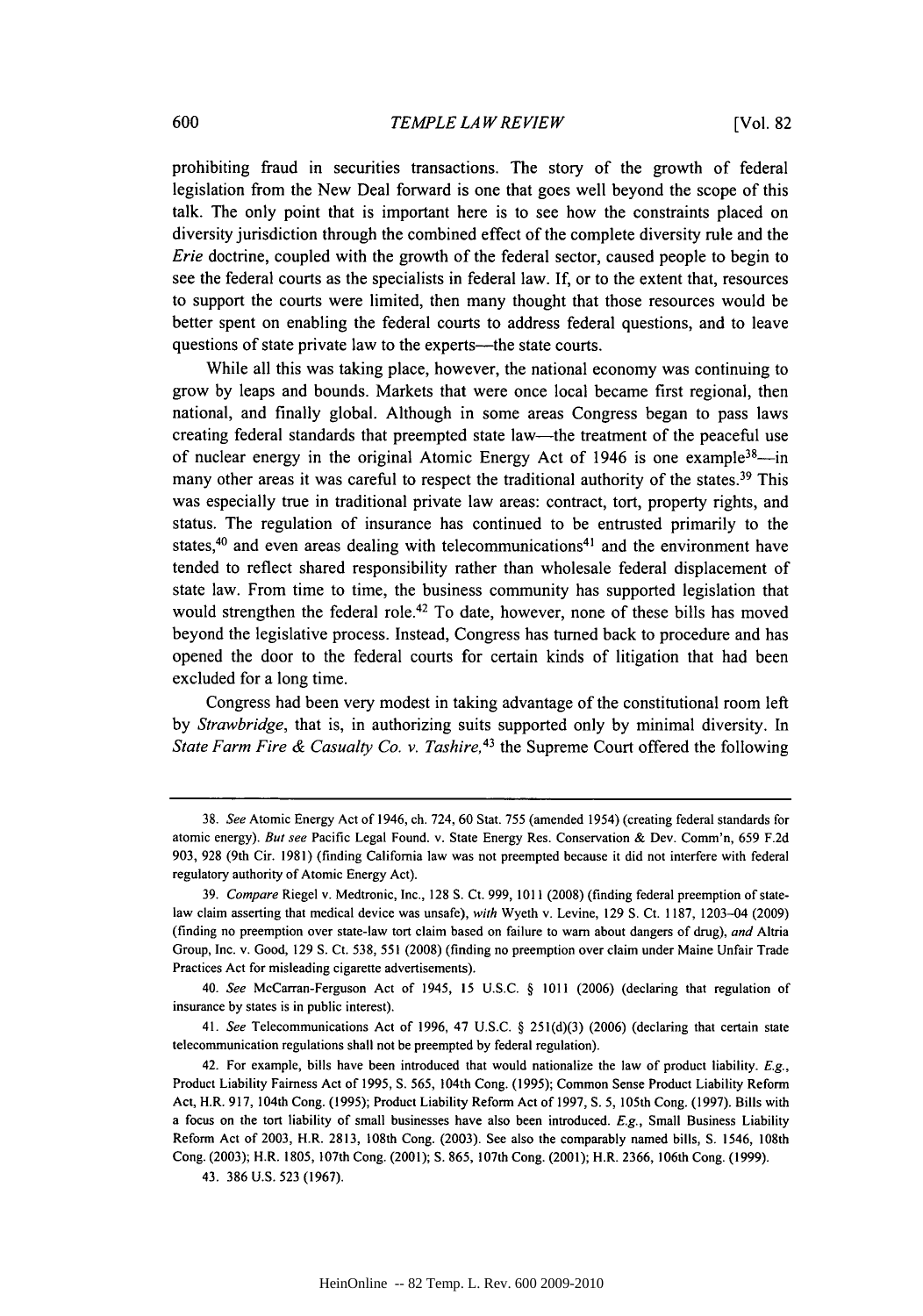examples of early uses of minimal diversity: the idea of a separate and independent action for purposes of the removal statute, found now in **28 U.S.C. §** 1441(c); class actions (including actions under the predecessors to modem Rule **23);** and intervention under Rule 24 by co-citizens.<sup>44</sup> In *Tashire* itself, the Court confirmed the constitutionality of the interpleader statute, **28 U.S.C. § 1335,** which applies when there are two or more adverse claimants of diverse citizenship-meaning, as everyone understood, minimal diversity.<sup>45</sup> The Court accomplished this task in very few words:

There remains, however, the question whether such a statutory construction is consistent with Article **III** of our Constitution, which extends the federal judicial power to "Controversies **.** . **.** between Citizens of different States **...** and between a State, or the Citizens thereof, and foreign States, Citizens or Subjects." In *Strawbridge v. Curtiss,* this Court held that the diversity of citizenship statute required "complete diversity": where co-citizens appeared on both sides of a dispute, jurisdiction was lost. But Chief Justice Marshall there purported to construe only "The words of the act of congress," not the Constitution itself. And in a variety of contexts this Court and the lower courts have concluded that Article **III** poses no obstacle to the legislative extension of federal jurisdiction, founded on diversity, so long as any two adverse parties are not co-citizens. Accordingly, we conclude that the present case is properly in the federal courts.<sup>46</sup>

This is a fairly terse explanation of the reason why language in Article **III** means something different from seemingly identical words in a statute. But the Court has done the same thing for Article **III** and **§ 1331:** at the Article **III** level, there needs only to be a federal ingredient in a case, while for **§ 1331** purposes the federal question must be part of the well-pleaded complaint.<sup>47</sup> The Court's position has the virtue of giving Congress broad discretion in choosing the best way to implement the constitutional grants of power. And as long as it has understood the breadth of the constitutional provision, all that remains is for Congress to draft statutes that communicate how much authority it wishes to confer.

In part because of constitutional doubt over Congress's authority to enact a general federal law in areas such as contract and tort, which traditionally have been entrusted to the states, and in part because of the lack of a political consensus supporting such legislation, wide areas of responsibility continue to rest at the state level. As noted earlier, there have been some efforts to enact preemptive federal laws, but they have not—at least as of the present time—yet succeeded.

What has happened instead has been a quiet procedural shift. (It is not quite a revolution, unless one is thinking of a velvet revolution, but it is a change of potentially

**<sup>44.</sup> Tashire, 386 U.S.** at **531** n.7. The Court also noted at this point in the opinion that "the American Law Institute's proposals for revision of the Judicial Code to deal with the problem of multiparty, multijurisdiction litigation are predicated upon the permissibility of 'minimal diversity' as a jurisdictional basis." *Id.*

*<sup>45.</sup> Id. at* **530-31.**

<sup>46.</sup> Id. (footnotes and citation omitted).

*<sup>47.</sup> Compare* Osborn **v.** Bank **of** the **U.S.,** 22 **U.S. (9** Wheat.) **738, 823** (1824) (finding Constitution requires only federal "ingredient"), *with* Louisville **&** Nashville R.R. Co. v. Mottley, 211 **U.S.** 149, **152 (1908)** (holding statute requires federal claims to be in well-pleaded complaint; no original jurisdiction in district court under predecessor to **28 U.S.C. § 1331** if federal claim is part of anticipated defense).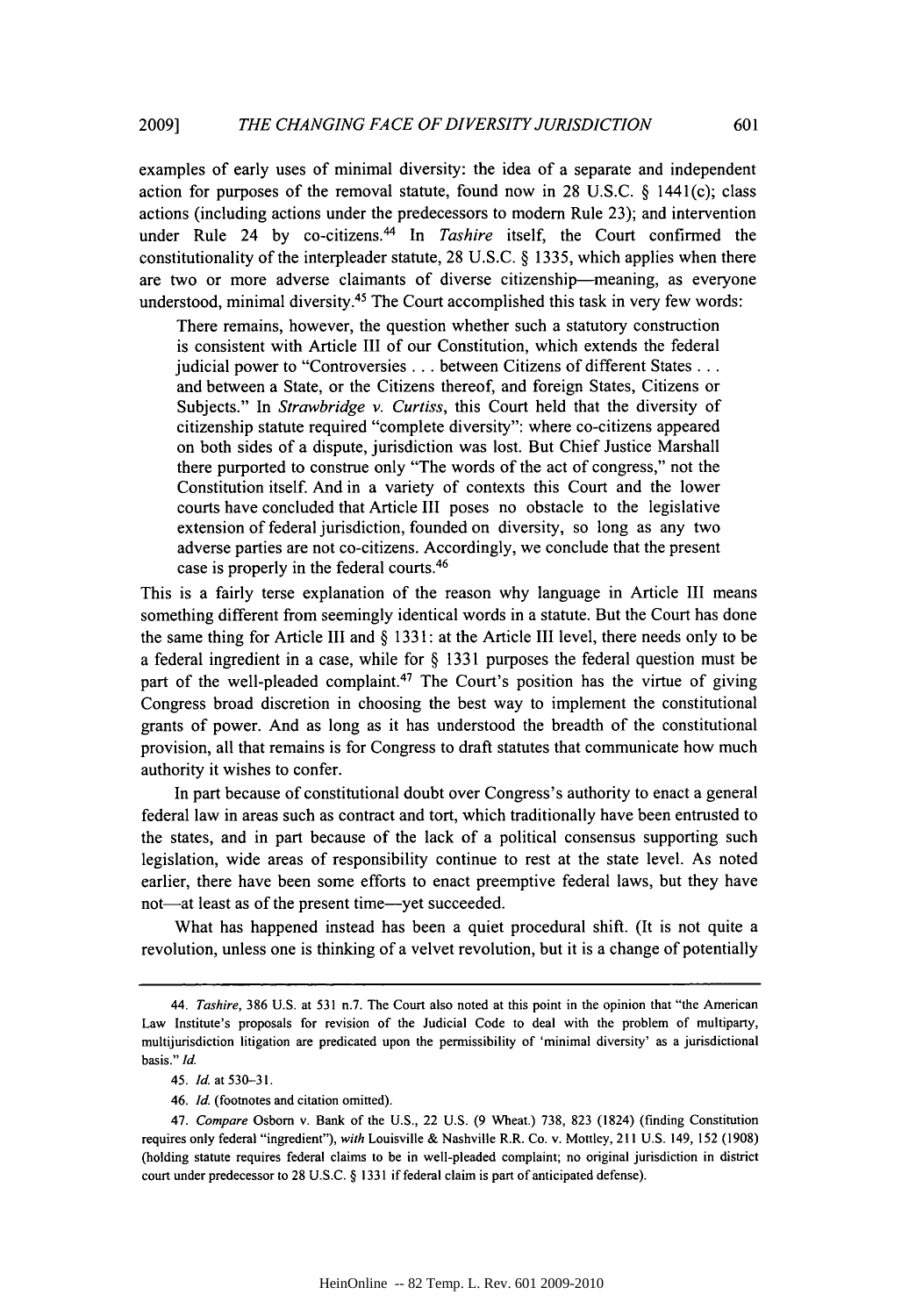far-reaching importance.) In two areas in particular, Congress has acted decisively to move litigation from the state courts and to give it to the federal courts, using the device of minimal diversity: certain mass tort cases, and multistate class actions.

In 2002, Congress enacted the Multiparty, Multiforum Trial Jurisdiction Act,<sup>48</sup> or **MMJA,** which confers jurisdiction on the district courts over "any civil action involving minimal diversity between adverse parties that arises from a single accident, where at least **75** natural persons have died in the accident at a discrete location," if certain criteria are met.49 The defendant must reside in one state, and a substantial part of the accident must have taken place in "another State or other location, regardless of whether that defendant is also a resident of the State where a substantial part of the accident took place."50 Alternatively, jurisdiction exists if any two defendants reside in different states, "regardless of whether such defendants are also residents of the same State or States."51 Or as a third option, the statute applies if "substantial parts of the accident took place in different States."<sup>52</sup> Finally, the district courts are directed to abstain—note that they do not appear to be stripped of jurisdiction—if a substantial majority of all plaintiffs are citizens of a single state of which the primary defendants are also citizens, *and* the claims will be governed primarily by the law of that state.<sup>53</sup> The statute is careful to define exactly what is meant **by** the term "minimal diversity," lest there be any doubt about the power Congress is exercising.<sup>54</sup>

The second is the Class Action Fairness Act of **2005,** or **CAFA,** which both amended **§ 1332** and added a new **§** 1453 to the Judicial Code. New subsection **(d)** of **§ 1332** authorizes jurisdiction over "any civil action in which the matter in controversy exceeds the sum or value of **\$5,000,000 ...** and [which] is a class action in which-(A) any member of a class of plaintiffs is a citizen of a State different from any defendant."55 Like the single accident statute, **CAFA** allows a district court to abstain from exercising jurisdiction over a class action in which between one- and two-thirds of the proposed plaintiffs, as well as the primary defendant, are *from* a single state.<sup>56</sup>

**(A)** whether the claims asserted involve matters of national or interstate interest;

<sup>48.</sup> Multiparty, Multiforum Trial Jurisdiction Act of 2002, Pub. L. No. **107-273, 116** Stat. **1826** (codified in scattered sections of 28 **U.S.C.).**

<sup>49.</sup> **28 U.S.C. §** 1369(a) **(2006).**

*<sup>50.</sup> Id.* **§** 1369(a)(1).

*<sup>51.</sup> Id.* **§** 1369(a)(2).

**<sup>52.</sup>** *Id.* **§** 1369(a)(3).

**<sup>53.</sup>** *Id* **§ 1369(b).**

<sup>54.</sup> *Id* **§** 1369(c)(1).

**<sup>55.</sup>** *Id* **§ 1332(d)(2).**

**<sup>56.</sup>** *Id* **§ 1332(d)(3). A** number of criteria to guide the district court's decision are listed, including:

<sup>(</sup>B) whether the claims asserted will be governed **by** laws of the State in which the action was originally filed or **by** the laws of other States;

**<sup>(</sup>C)** whether the class action has been pleaded in a manner that seeks to avoid Federal jurisdiction;

**<sup>(</sup>D)** whether the action was brought in a forum with a distinct nexus with the class members, the alleged harm, or the defendants;

**<sup>(</sup>E)** whether the number of citizens of the State in which the action was originally filed in all proposed plaintiff classes in the aggregate is substantially larger than the number of **citizens from** any other State, and the citizenship of the other members of the proposed class is dispersed among a substantial number of States; and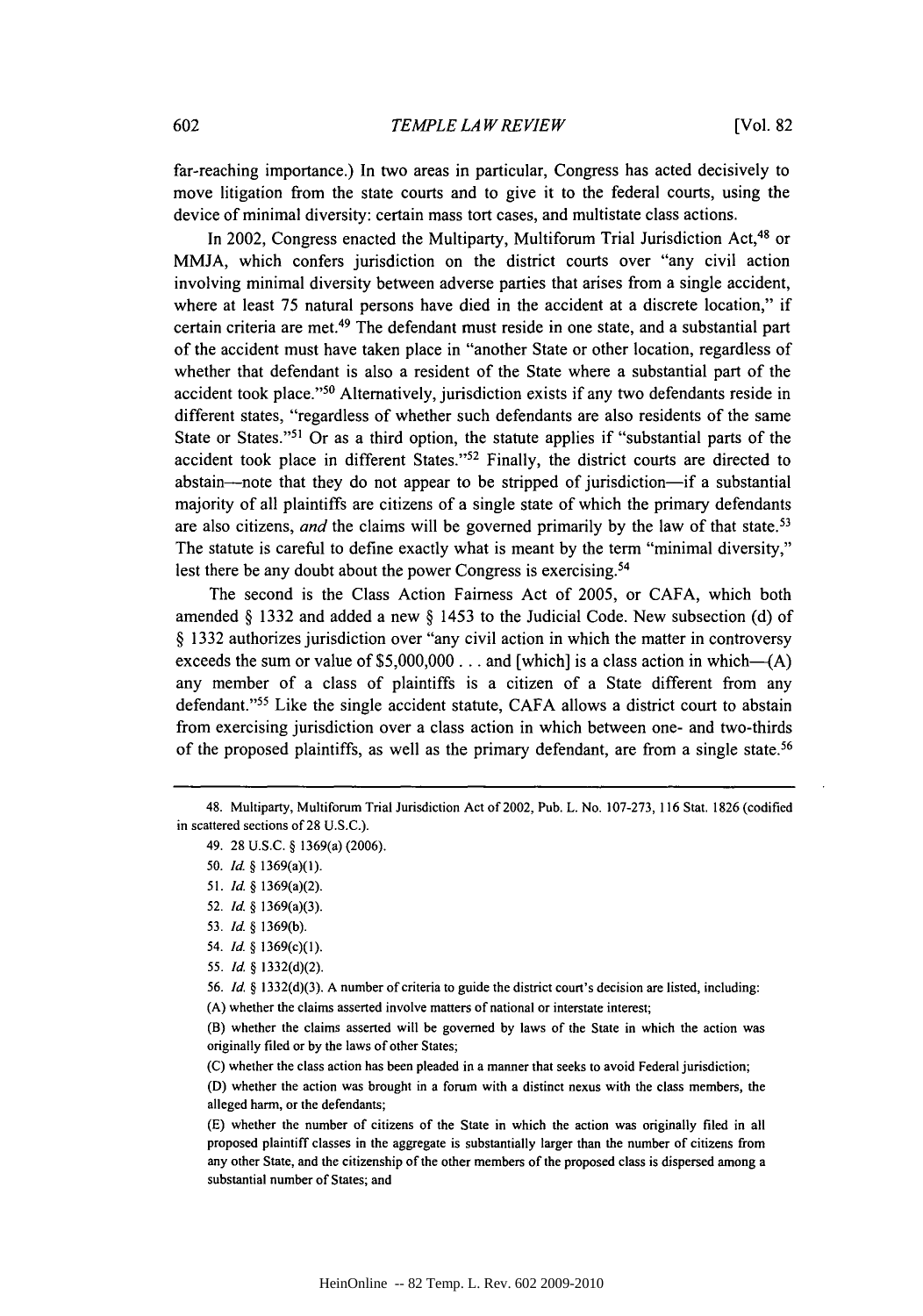Abstention is mandatory if more than two-thirds of the proposed plaintiffs are from the state where the case was filed, and certain other criteria are satisfied.<sup>57</sup> For cases that are commenced in state court, **CAFA** added a new removal statute, **§** 1453, permitting the defendant to shift them over to the federal court.

What little legislative history there is on the **MMJA** shows that Congress believed that there was a problem when something like an airplane crash injured many people from different states and a correspondingly large number of lawsuits were filed simultaneously in both state and federal courts. To the extent that those lawsuits either were commenced in federal court or could be removed to federal court, the Judicial Panel on Multidistrict Litigation is then able to assign pretrial responsibility to one district court and thus to eliminate duplicative efforts. But, prior to the **MMJA,** there was no way that anything could be done to coordinate or consolidate the state court suits with the federal actions. As the House Report put it,

[c]urrent efforts to consolidate all state and federal cases related to a common disaster are incomplete because current federal statutes restrict the ways in which consolidation can occur-apparently without any intention to limit consolidation. For example, plaintiffs who reside in the same state as any one of the defendants cannot file their cases in federal court because of a lack of complete diversity of citizenship, even if all parties to the lawsuit want the case consolidated.<sup>58</sup>

The emphasis on the problem created **by** the complete diversity rule, and the willingness to take advantage of minimal diversity, is even more apparent for **CAFA.** In the Conference Report on **CAFA,** Congress could not have been more explicit about its view of the purpose of diversity jurisdiction and the need, at least for multistate class actions, to close what it described as a "loophole" in **§** 1332-meaning the complete diversity requirement. It commented, for example, that "[o]ne of the primary historical reasons for diversity jurisdiction 'is the reassurance of fairness and competence that a federal court can supply to an out-of-state defendant facing suit in state court."<sup>59</sup> The report offers several reasons why the Constitution extends federal court jurisdiction "to encompass one category of cases involving issues of state law":<sup>60</sup> **(1)** citizens in one state might experience injustice if they were forced to litigate in outof-state courts;<sup>61</sup> (2) the availability of federal courts would "shore up confidence in the judicial system **by** preventing even the appearance of discrimination in favor of local residents"; 62 and **(3)** the option of going to federal court would guard against the

*Id.*

*60. Id.* at **7,** *reprinted in* **2005 U.S.C.C.A.N.,** at **8.**

<sup>(</sup>F) whether, during the 3-year period preceding the filing of that class action, **I** or more other class actions asserting the same or similar claims on behalf of the same or other persons have been filed.

*<sup>57.</sup> Id. §* **1332(d)(4).**

**<sup>58.</sup>** H.R. REP. No. **107-685,** at 200 (2002) (Conf. Rep.), *reprinted in* 2002 **U.S.C.C.A.N.** 1120, **1152.**

**<sup>59.</sup> S.** REP. No. 109-14, at **5 (2005)** (quoting Davis v. Carl Cannon Chevrolet-Olds, Inc., **182 F.3d 792, 797 (11th** Cir. **1999)),** *reprinted in* **2005 U.S.C.C.A.N. 3, 6.**

*<sup>61.</sup> Id.* at **7-8,** *reprinted in* **2005 U.S.C.C.A.N.,** at **8-9.**

*<sup>62.</sup> Id.* at **8** (quoting *The Class Action Fairness Act of 1999: Hearing on S. 353 Before the Subcomm. on Admin. Oversight and the Courts of the S. Comm. on the Judiciary,* 106th Cong. **97 (1999)** (statement of **E.**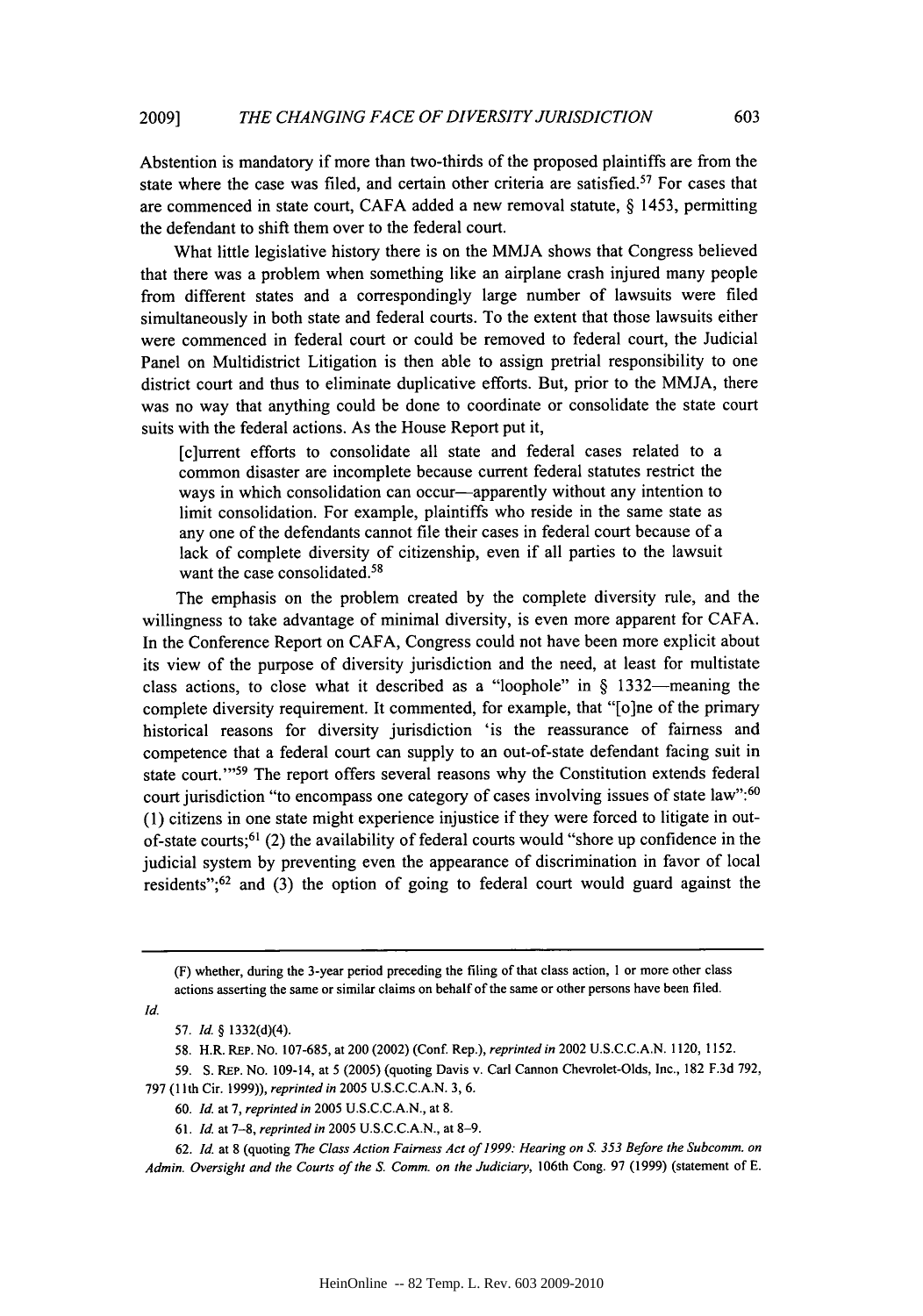possibility that the state courts "might discriminate against interstate business and commercial activities," implying that diversity jurisdiction is itself "a means of ensuring the protection of interstate commerce."<sup>63</sup>

After setting forth the various abuses that Congress found were taking place in multistate class actions being adjudicated in the state courts (especially some state courts that the report singled out), the report moved to a section entitled "National Class Actions Belong in Federal Court Under Traditional Notions of Federalism."<sup>64</sup> One cannot read this part of the report without being struck **by** the fact that Congress's concern was substantive as well as procedural. It repeatedly points to the inappropriateness of "one state court **. ..** dictat[ing] to 49 others what their laws should be."<sup>65</sup> It criticizes "a system that allows state court judges to dictate national policy on **. . .** numerous **. . .** issues from the local courthouse steps." 66 And it notes that the existing system often led to one state issuing a ruling that actually contradicts the law of the sister state that is implicated.<sup>67</sup>

The Committee concludes the report with these words:

the federal courts are the appropriate forum to decide most interstate class actions because these cases usually involve large amounts of money and many plaintiffs, and have significant implications for interstate commerce and national policy. **By** enabling federal courts to hear more class actions, this bill will help minimize the class action abuses taking place in state courts and ensure that these cases can be litigated in a proper forum.<sup>68</sup>

These two statutes—especially CAFA—are bringing the federal courts back into the business of adjudicating matters of national importance where no federal law prescribes the rule of decision. **Of** the many unresolved issues that surround **CAFA,** perhaps none is as central as the choice-of-law question. Under *Klaxon Co. v. Stentor Electric Manufacturing Co.*,<sup>69</sup> federal courts are required to apply the choice-of-law rules that would be used **by** the state where they sit.70 This does not mean, however, that the federal court has an entirely free hand in making that choice. To the contrary, *Phillips Petroleum Co. v. Shutts*<sup>71</sup> establishes that there are constitutional limits on a state court's ability to impose its own law on members of a multistate class action.<sup>72</sup> Moreover, Rule **23** still requires class actions-including those governed **by** CAFA-to satisfy both the Rule 23(a) requirements of numerosity, commonality, typicality, and adequacy of representation, as well as one of the Rule **23(b)** categories. **If** the **CAFA**

- **66.** *Id, reprinted in* **2005 U.S.C.C.A.N.,** at **25.**
- **67.** *Id, reprinted in* **2005 U.S.C.C.A.N.,** at **25.**
- **68.** *Id.* at **27,** *reprinted in* **2005 U.S.C.C.A.N.,** at **28.**
- **69. 313 U.S. 487** (1941).
- **70.** *Klaxon,* **313 U.S.** at 496.
- **71.** 472 **U.S. 797 (1985).**
- **72.** *Shutts,* 472 **U.S.** at **822-23.**

Donald Elliott, Professor, Yale Law School) (internal quotation marks omitted), *reprinted in 2005* **U.S.C.C.A.N.,** at **9.**

**<sup>63.</sup>** *Id., reprinted in* **2005 U.S.C.C.A.N.,** at **9.**

<sup>64.</sup> *Id.* at **23,** *reprinted in* **2005 U.S.C.C.A.N.,** at 24.

**<sup>65.</sup>** *Id.* at 24, **reprinted in 2005 U.S.C.C.A.N.,** at **25.**